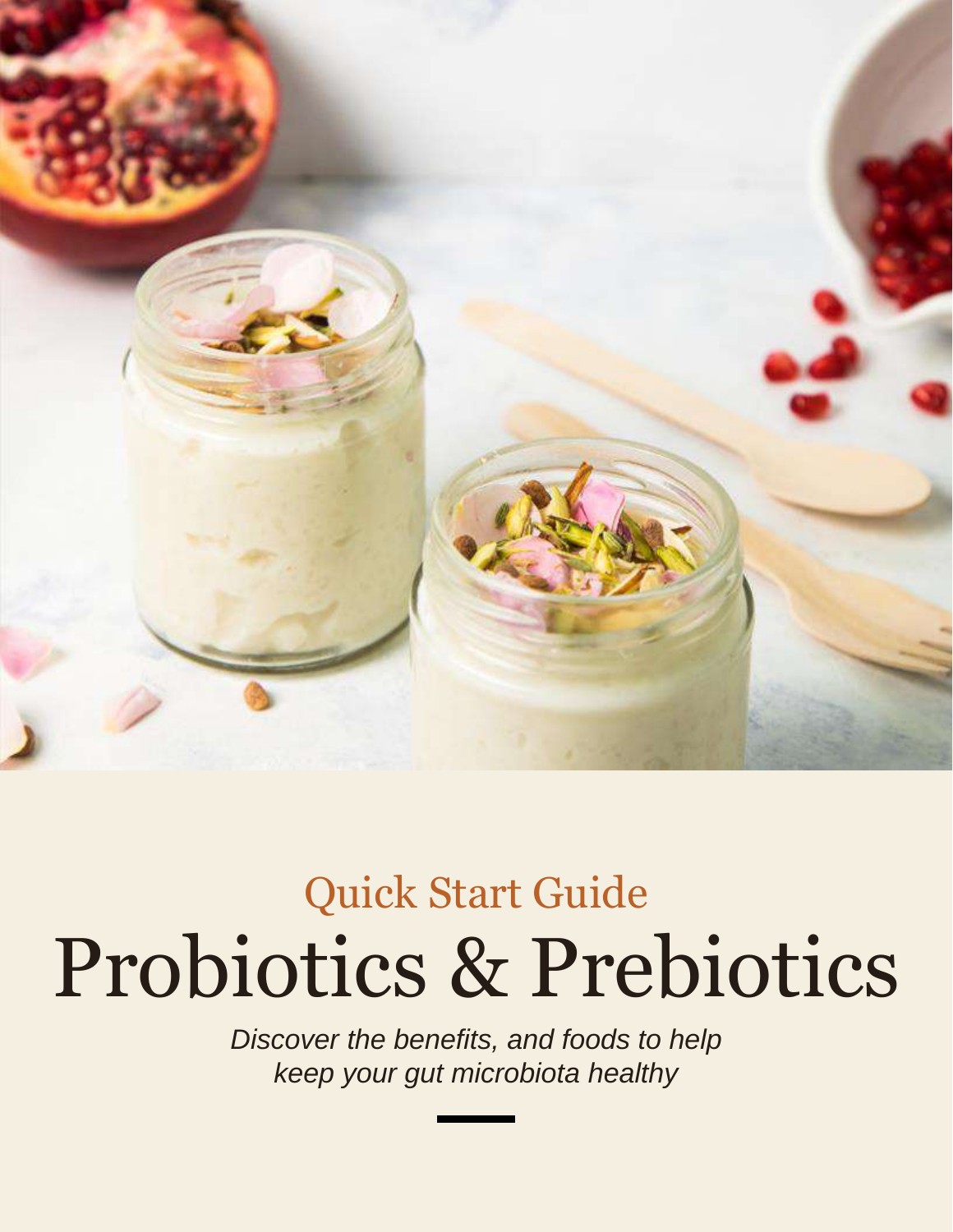# This modern life delivers a "gut punch" of health issues…

High stress levels, too little sleep, eating ultraprocessed and high-sugar foods, can all damage our gut microbiome.

The result: complications with our health, from unintentional weight changes, fatigue, skin irritation, autoimmune conditions, and food intolerances.

Let's change that.

Learn the real benefits of probiotics and prebiotics, why they are so good for your body, and what food you should eat to keep your gut microbiota healthy.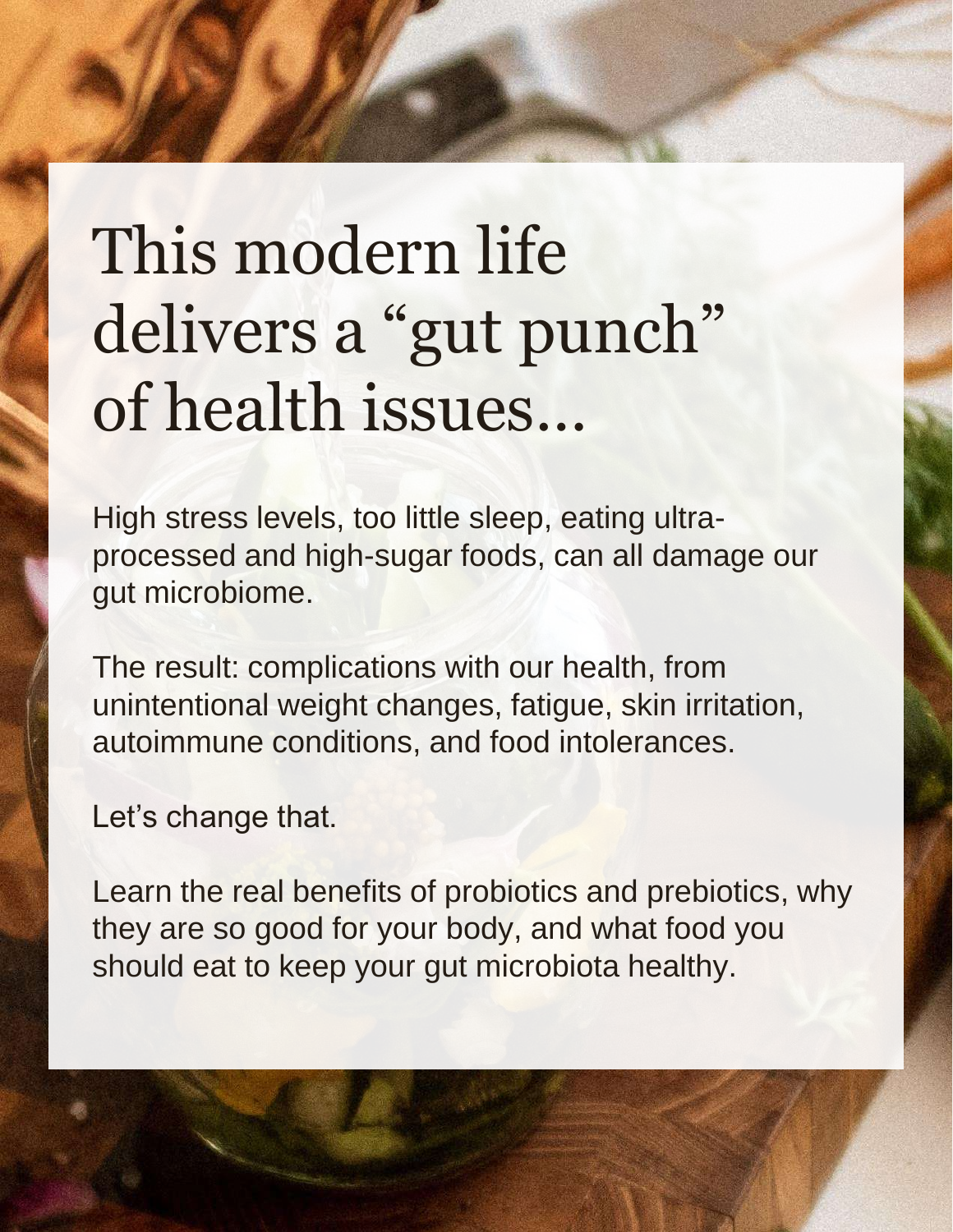# What are Probiotics & Prebiotics?

**Probiotics** are "live microorganisms, which when administered in adequate amounts, confer a health benefit on the host." Put simply: Probiotics are good bacteria (and sometimes yeasts) that offer health benefits.

So how do probiotics work?

The main job of probiotics, or good bacteria, is to maintain a healthy balance in your body. Think about maintaining your body in neutral. When you are sick, bad bacteria invades your body and increases in number. This makes you feel out of balance or sick. Now the good bacteria work hard to fight off the bad bacteria to bring back the balance within your body and make you feel better again – Well done probiotics!

**Prebiotics** are special plant fibers that help the healthy bacteria grow in your gut. This makes your digestive system work better. You can say that prebiotics are the food source for probiotics.

Prebiotics are found in carbohydrates that your body can't digest. So they go to your lower digestive tract, where they then act like food to help the healthy bacteria grow.

**Bottom line:** Without prebiotics there's no food for the probiotics. That means the probiotics can't do their job effectively, which leads to problems in your gut microbiota.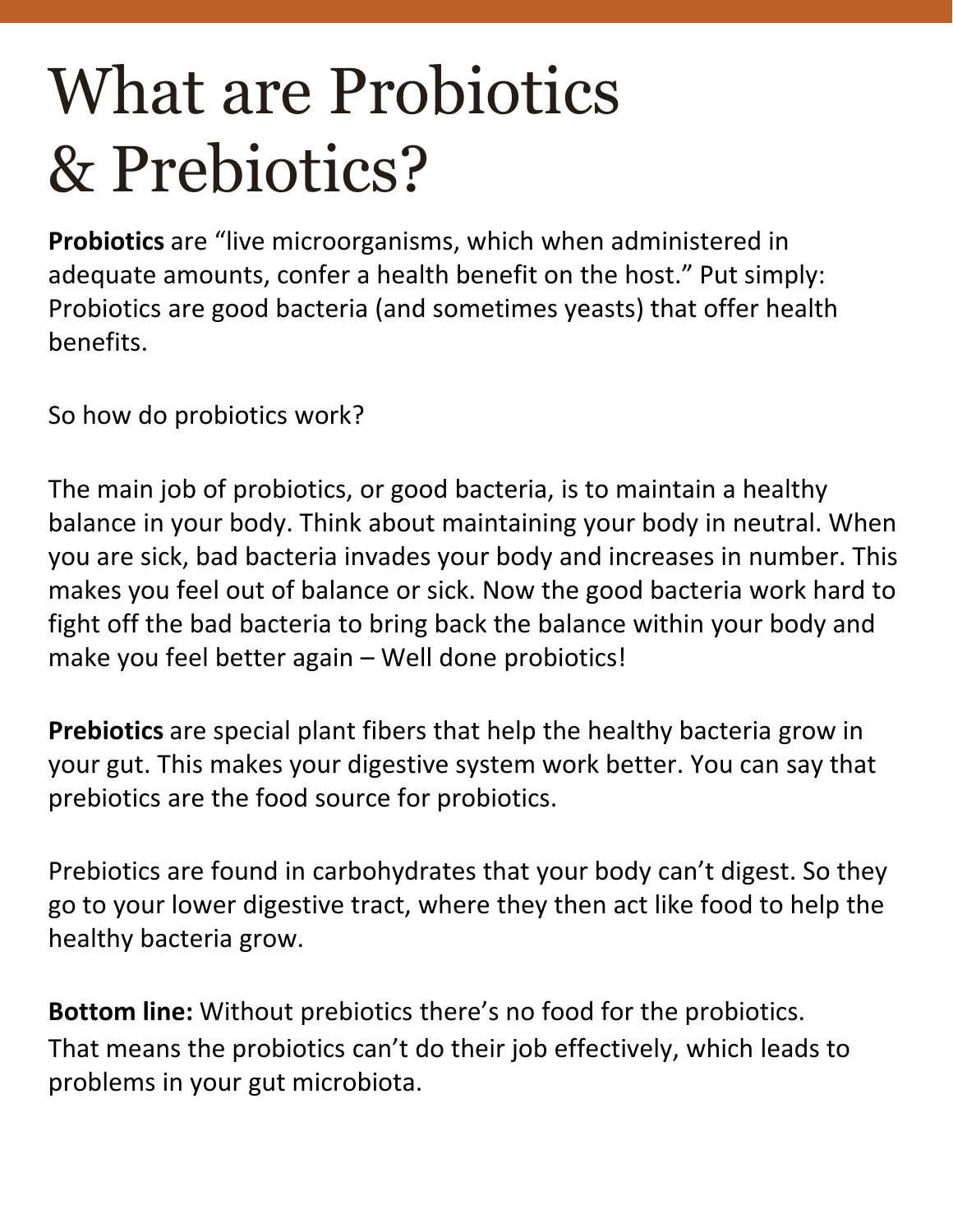

# The Benefits

Probiotics and prebiotics can provide your body with powerful benefits…

The probiotics may improve digestive health, mental health like reducing depression for example, gastrointestinal health and heart health. Plus, evidence suggests they may even give you healthier-looking skin.

The prebiotics have many links to the benefits of probiotics. They may support a healthy gut, offer better digestive heath, and help to lower antibiotic-related health problems. They may also improve your body's absorption of calcium and can help process foods faster, so they spend less time in your digestive system, which help avoid constipation.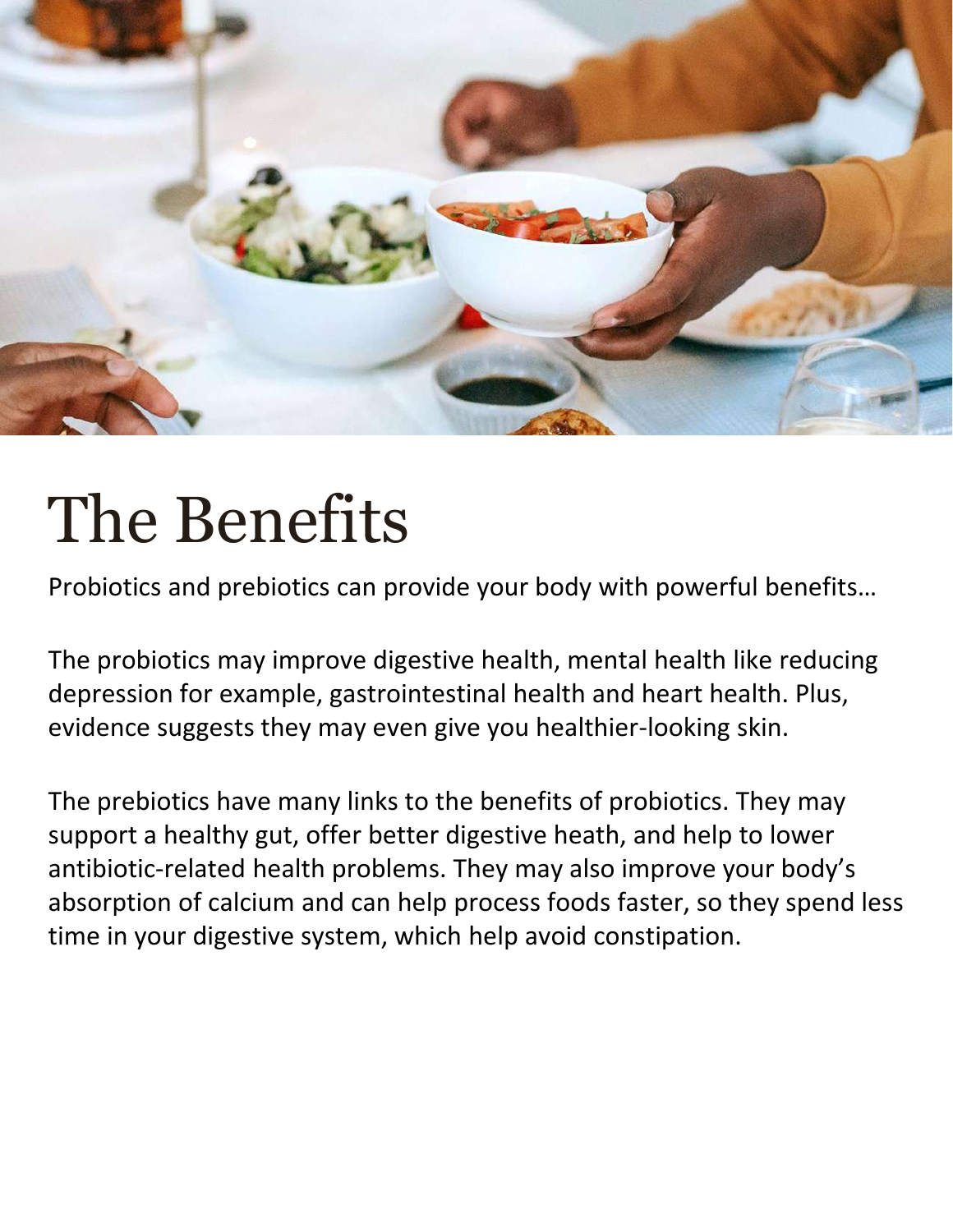

# Foods To Keep Your Gut Microbiota Healthy

Maintaining a healthy gut can sometimes be difficult. But there are many healthy probiotic and prebiotic foods that you can eat, to help your gut.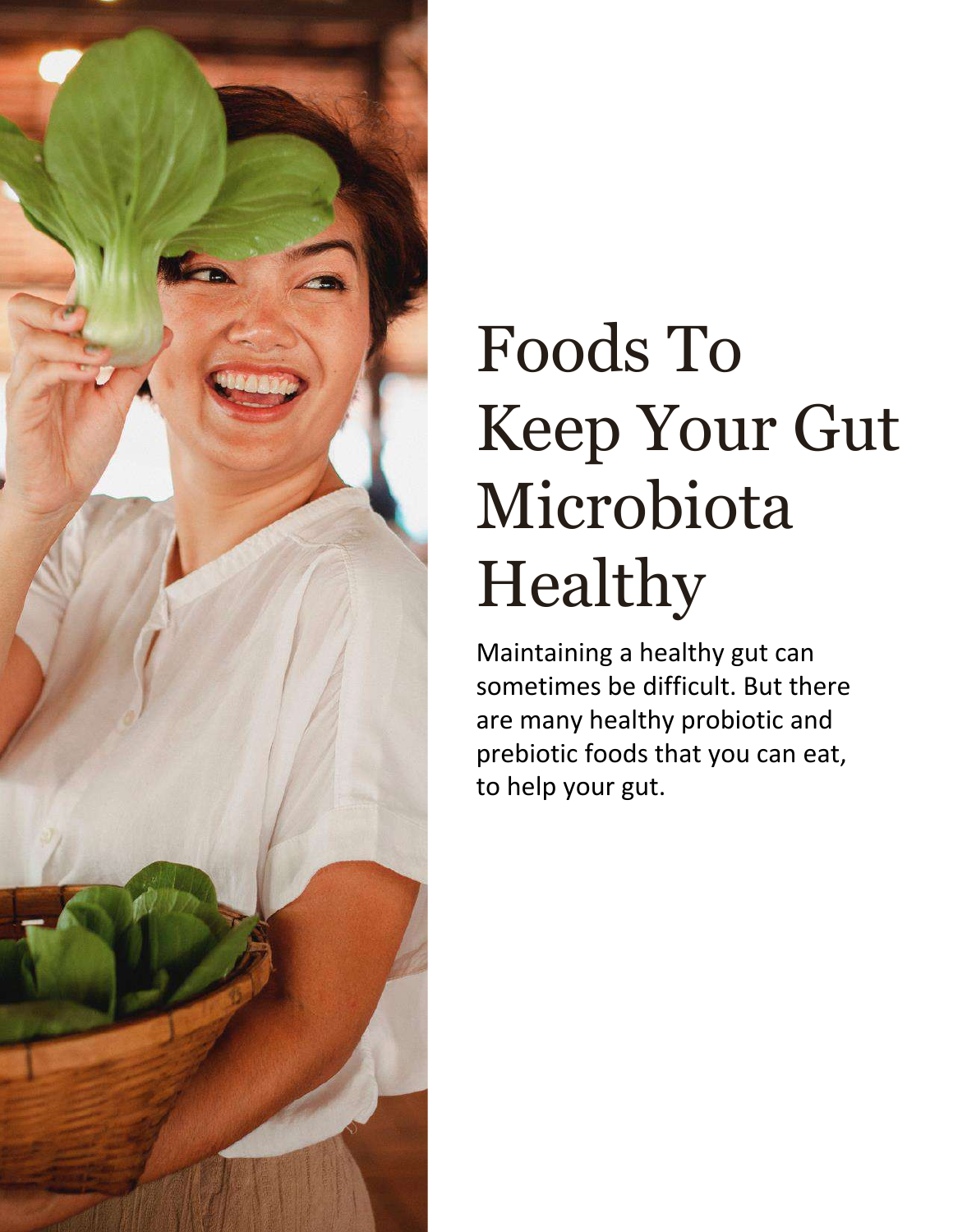### **Prebiotic: Eat lots of vegetables, fruits, beans and legumes**

Both fruits, vegetables, beans and legumes are great sources of nutrients for a healthy microbiome. They are high in fiber, which your gut loves. Here are some specific foods high in fiber that are great for your gut bacteria, and should be on your shopping list.

| <b>Apples</b>    | Rich in pectin fibre                                 |
|------------------|------------------------------------------------------|
| <b>Asparagus</b> | Rich in prebiotic fibre & antioxidants               |
| <b>Garlic</b>    | Great for flavoring foods & gives prebiotic benefits |
| <b>Onions</b>    | Rich in inulin & fructooligosaccharides (FOS)        |
| <b>Banana</b>    | Good source of fibre                                 |
| <b>Oatmeal</b>   | Rich in beta-glucan fibre                            |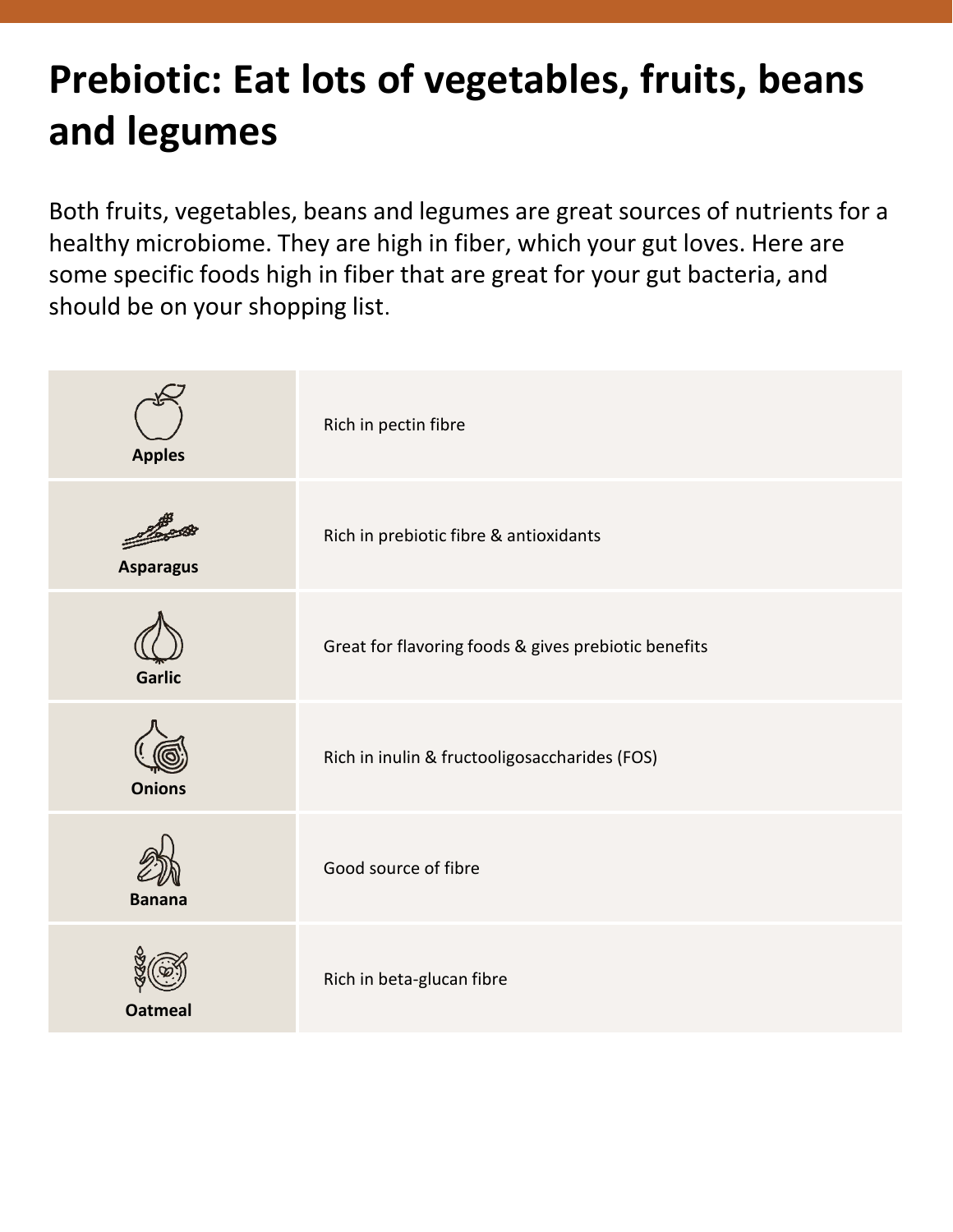### **Probiotic: Eat fermented foods**

Fermented foods have undergone a process in which the sugars they contain are broken down by yeast or bacteria. Fermented foods are packed with probiotics and may therefore improve your gut health.

#### **Here's 5 fermented foods to add to your shopping list:**



**Remember:** there are many, many more out there.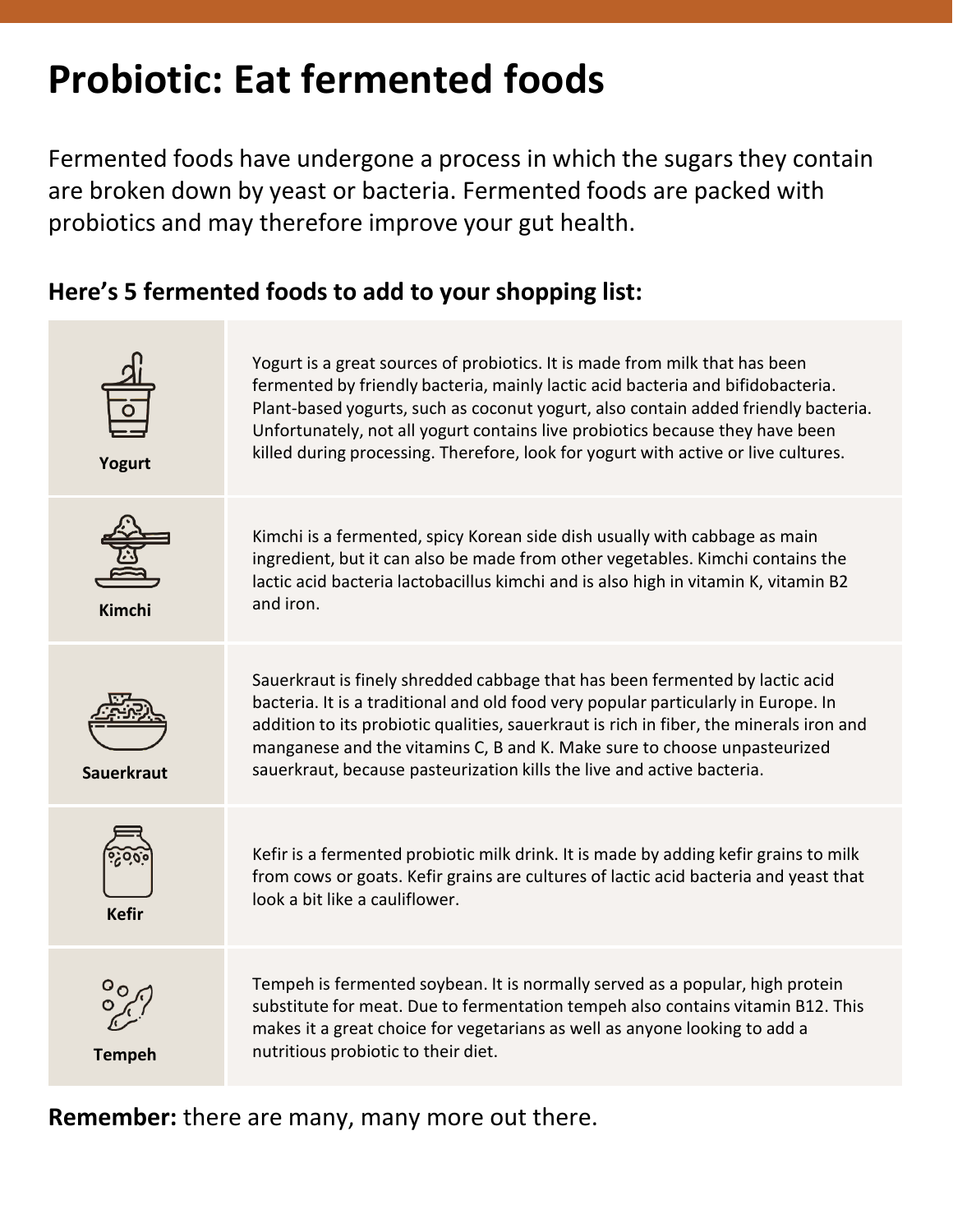# The Outcome

Your gut bacteria consist of hundreds of species of bacteria which all are extremely important for many aspects of your health. The best way to maintain a healthy gut microbiota is to eat a varied diet with a range of fresh, whole foods like fruits, vegetables, legumes and fermented foods.

#### **Bonus tips...**

- Try trading milk for kefir or yogurt in a smoothie!
- Add tempeh to your favourite stir-fry recipes!
- Serve sauerkraut as a side dish or try adding it in a soup!
- Experiment with kimchi. Add it to your rice or make delicious fritters or pancakes out of it!